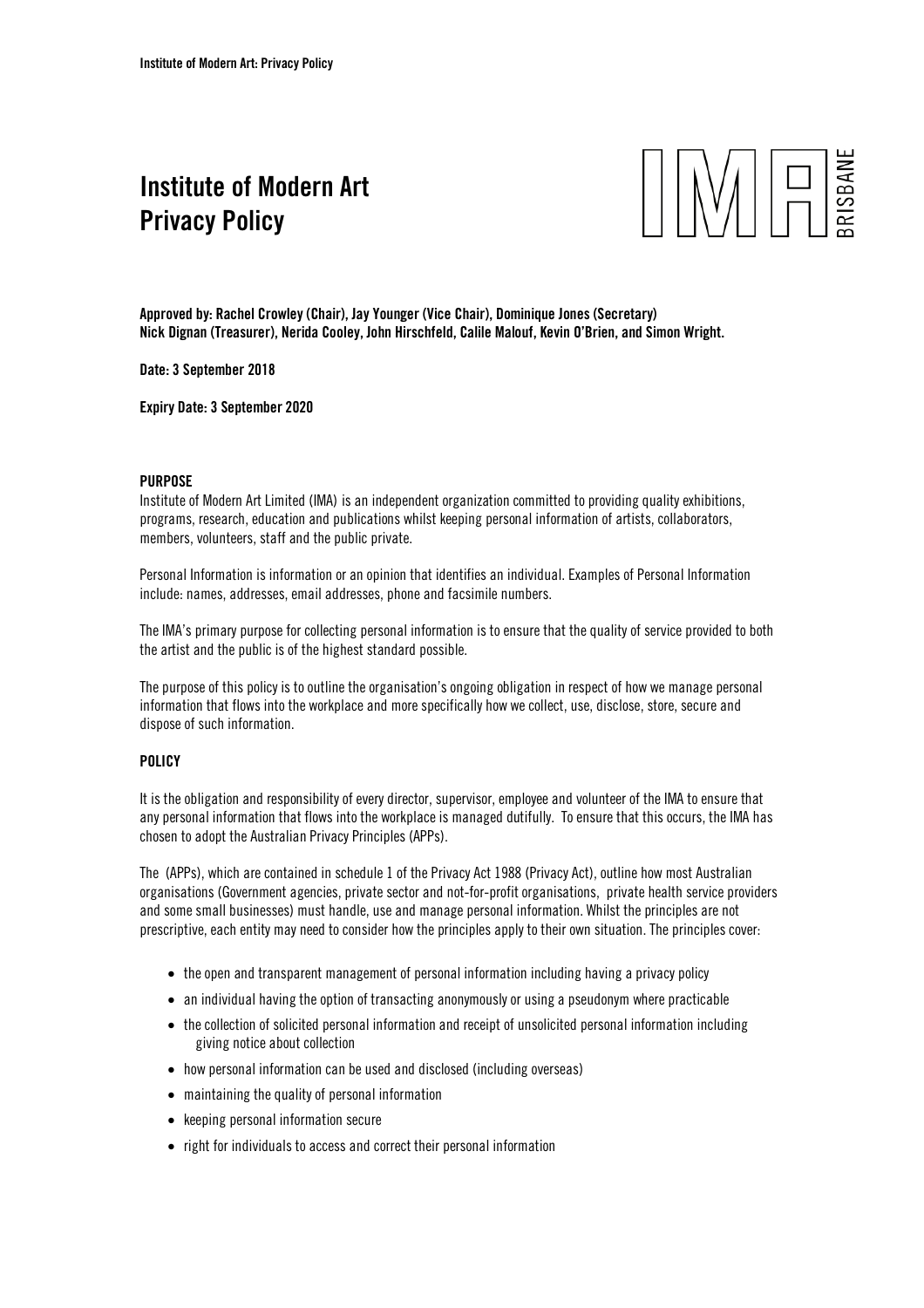Sensitive information is defined in the Privacy Act to include information or opinion about such things as an individual's racial or ethnic origin, political opinions, membership of a political association, religious or philosophical beliefs, membership of a trade union or other professional body, criminal record or health information.

The IMA will only collect personal / sensitive information where it is of benefit to the individual, such as:

- IMA membership
- Gallery store purchases (online or physically in the store)
- Tickets to events
- Becoming a donor / supporter

Sensitive information will be used by us only:

- For the primary purpose for which it was obtained
- For a secondary purpose that is directly related to the primary purpose
- With the individual's consent; or where required or authorised by law

## PROCEDURE

The IMA collects personal information in a variety of ways including:

- Verbally
- Written through email or letters
- Membership forms
- Online booking systems
- Online ordering
- Employee forms such as TFN, Super and Bank Account Information

Where it is reasonable and practicable to do so, IMA will collect Personal Information only directly from the individual. However, in some circumstances we may be provided with information by third parties. In such a case we will take reasonable steps to ensure that you are made aware of the information provided to us by the third party.

All personal information collected from the public or members is only used for marketing purposes to let members know of upcoming events, such as sending of electronic newsletters (e-news) or advising members sales in the gallery store.

Once information is collected it is stored in a manner that reasonably protects it from misuse and loss and from unauthorized access, modification or disclosure. This includes:

- secure databases
- encrypted online purchasing sites
- password protected computer files
- locked filing cabinets
- locked rooms (eg: archive room)
- use of a safe
- discretion around sharing of sensitive information amongst staff
- maintaining physical, technical and administrative safeguards

When Personal Information is no longer needed for the purpose for which it was obtained, the IMA will take reasonable steps to destroy or permanently de-identify your Personal Information. Such processes include:

- the shredding of personal details
- use of shredder bins to dispose of highly sensitive material
- deletion or lock down of computer files containing personal information